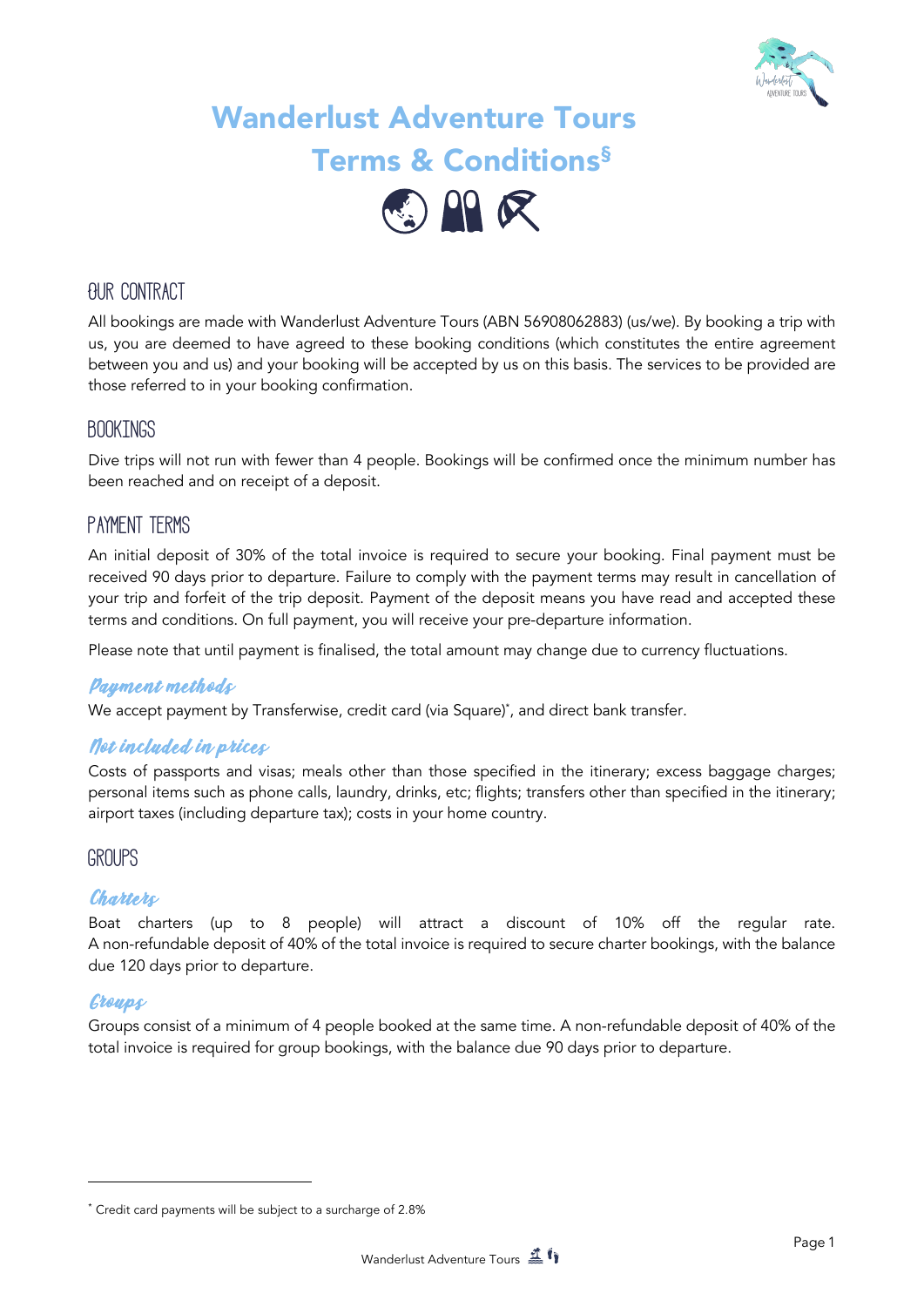

# **Accommodation**

Wanderlust Adventure Tours' trip prices are quoted on a twin-share basis. If you require a private room or cabin, a single supplement will apply (price on application).

# **Authority on trip**

Our group trips are run by a group leader. The decision of the group leader is final on all matters likely to affect the safety or wellbeing of anyone participating in the trip. If you fail to comply with a decision made by a group leader or interfere with the wellbeing or mobility of the group, the group leader may direct you to leave the trip immediately with no right of refund. We may also elect not to carry you on any future trips booked. You must at all times comply with the laws, customs, foreign exchange, and drug regulations of all countries visited.

### **Insurance**

We recommend that every passenger purchases comprehensive trip cancellation, accident, medical, and baggage insurance prior to departure and preferably at the time a deposit is paid, as this may prevent you having to pay fees and charges if cancellation is due to circumstances beyond your control.

You are responsible for arranging all of your travel insurance. Your travel insurance MUST cover at least the following: cover against trip cancellation, plus cover for personal liability, injury, medical emergencies and medical evacuation, repatriation in case of death, and other as recommended by your travel agent.

There is no hyperbaric chamber in most of the places we visit so Divers Alert Network (DAN) Evacuation Cover is compulsory. You must provide evidence of this prior to trip departure as it is a requirement of the dive operator. If you do not have it, you will be required to purchase it prior to boarding. We strongly recommend DAN insurance or DAN Travel Assist. DAN are the experts in diving-related evacuations and for such incidents (e.g. decompression sickness), mobilisation of evacuation resources by DAN is immediate.

### **Cancellations**

Should you wish to cancel your booking, all cancellations need to be advised in writing to Wanderlust Adventure Tours and the following conditions will apply. Bookings cancelled at any time after confirmation are subject to the forfeit of deposit, including any additional deposits required by suppliers. If you or we find someone to take your place, a refund may apply† .

#### Individual bookings

Cancellations made more than 90 days prior to departure will attract a refund of 70% of the invoice, if paid in full, less service fee.

Cancellations made 30-90 days prior to departure will attract a refund of 50% of the invoice, if paid in full, less service fee.

Cancellations made within 30 days of departure are not eligible for a refund, unless you find someone to take your place. Refunds in such instances will be considered on a case-by-case basis. A service fee may apply.

### Group bookings

Cancellations made 60-90 days prior to departure will attract a refund of 50% of the invoice, if paid in full, less service fee.

Cancellations made within 60 days of departure are not eligible for a refund.

<sup>†</sup> Any refunds agreed upon will be subject to a service fee.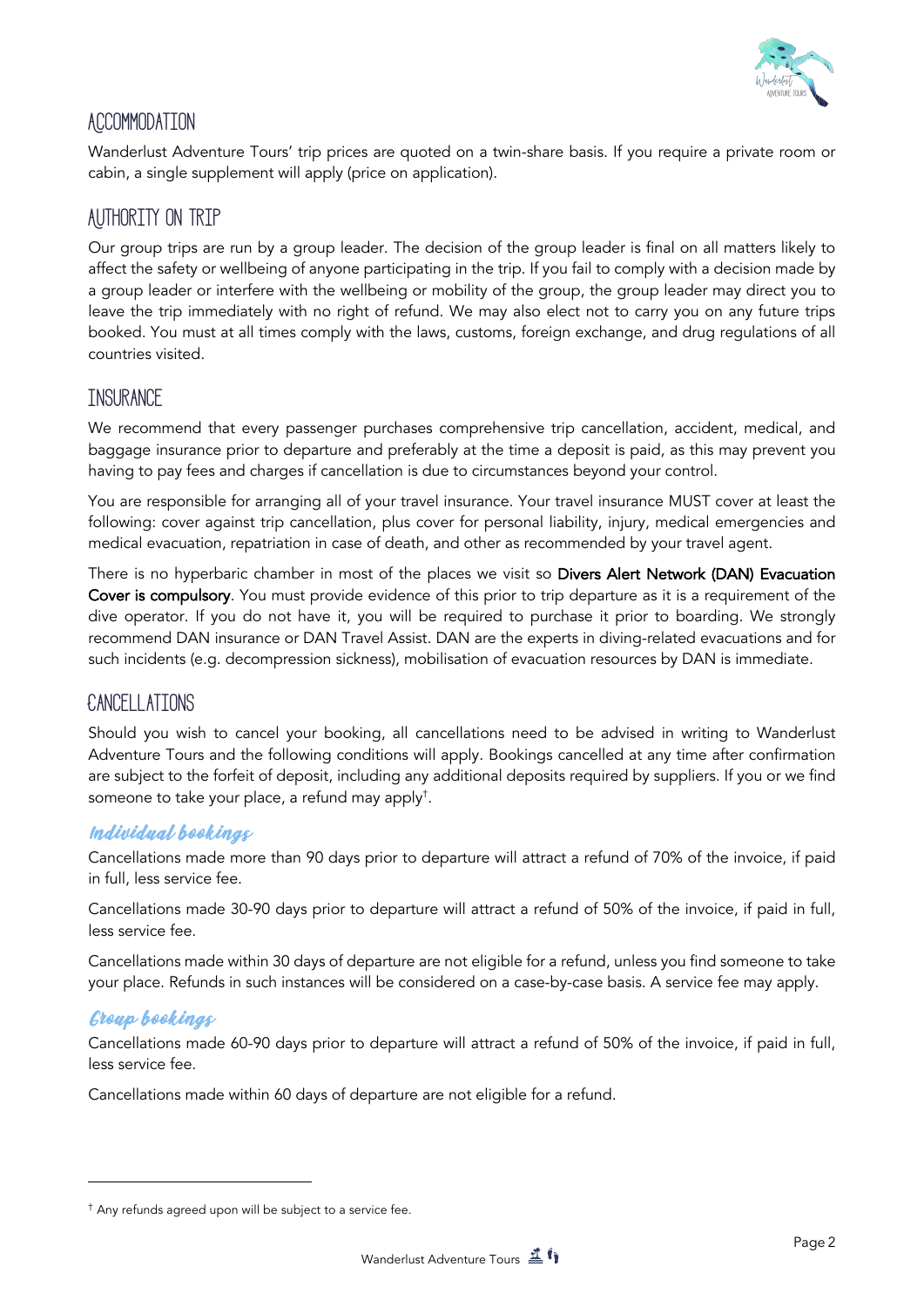

### Cancellation by Wanderlust Adventure Tours

Wanderlust Adventure Tours reserves the right to cancel or reschedule any trip departure. Reasons for cancelling a trip may be not filling the minimum number of participants, political instability, terrorism, natural disasters, or other such circumstances that may make a trip non-viable. If cancellation is made prior to departure by Wanderlust Adventure Tours due to any of the above, Wanderlust Adventure Tours will refund you in full (less any service fees) or re-book you on another trip.

# **Refunds**

There are no refunds for any part of the trip not used, including (but not limited to) meals, activities, or any other services. If eligible, Wanderlust Adventure Tours will process refunds from cancellations back into the guest's nominated bank account or credit card less any bank transfer fees and any foreign exchange losses.

### **Service fee**

Wanderlust Adventure Tours reserves the right to charge a fee for services rendered, irrespective of reason for cancellation. Quotes are inclusive of service fees.

# **Responsibilities**

Travelling with Wanderlust Adventure Tours requires a certain amount of flexibility, and the itinerary is subject to change (for instance, according to weather and other local conditions). You are expected to accept the authority of the guide/leader/local operator at all times.

We always do our best to make sure your trip arrangements are satisfactory and we accept liability for, but only to the extent of, any loss or damage sustained by you as the result of our negligence.

However, we cannot accept any liability of whatever nature for the acts, omissions, or default, whether negligent or otherwise, of those airlines, coach or boat operators, shipping companies, hoteliers or other persons providing services in connection with your holiday pursuant to a contract between themselves and yourself (which may be evidenced in writing by the issue of a ticket, voucher, coupon or the like) and over whom we have no direct and exclusive control. We do not accept liability in contract or in tort (actionable wrong) for any injury, damage, loss, delay, additional expenses or inconvenience caused directly or indirectly by *force majeure* or other events which are beyond our control, or which are not preventable by reasonable diligence on our part including but not limited to war, civil disturbance, fire, floods, unusually severe weather, acts of God, acts of Government or of any other authorities, accidents to or failure of machinery or equipment or industrial action.

# **Underwater activities**

Wanderlust Adventure Tours, its servants, agents and employees, does not assume any responsibility or liability for the safety of any participating individual in any activity offered by way of tour itinerary including, but not by way of limitation, activities of scuba diving and snorkelling. Clients on all diving tours must be aware that the on-site dive operator has sole responsibility for diving activities and has the right to refuse diving to any individual without recompense for reasons of health including instability or suspect or real intoxication or the results thereof, or for any suspect or real inability or incompetence.

#### Divers and snorkellers

Scuba divers should be qualified to internationally-recognised "Open water" standard and be medically fit to participate in scuba diving activities. Proof of such may be requested by on-site dive operators. Qualifications should be carried. If in doubt as to qualifications or ability, please discuss with Wanderlust Adventure Tours prior to booking.